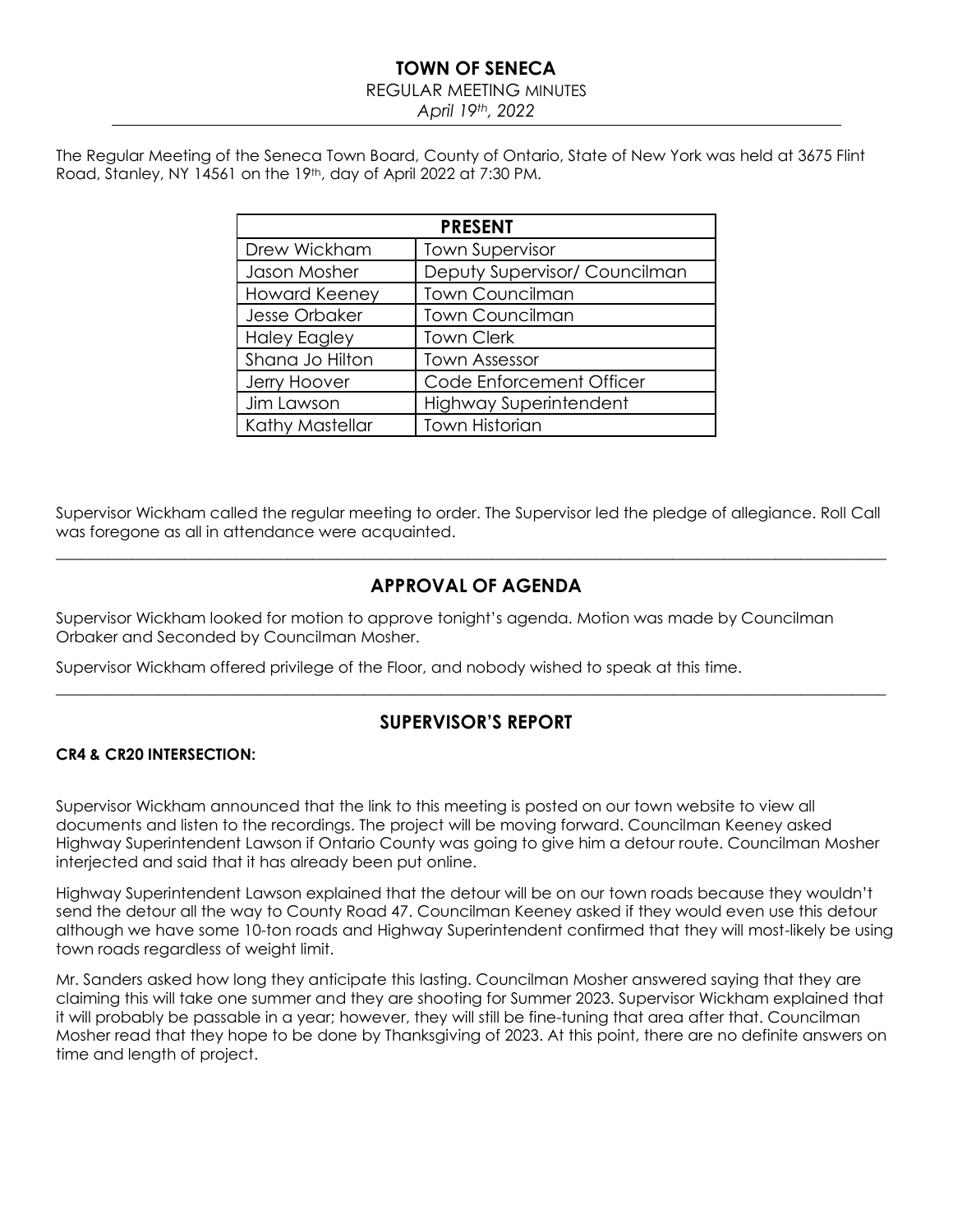## REGULAR MEETING MINUTES

*April 19th, 2022*

#### **MEMORIAL DAY PLANNING:**

If anybody has any ideas on planning or anybody who might like to speak at the service, please reach out to Supervisor Wickham.

#### **VERIZON TOWER:**

Engineers were on sight and a map was provided to Supervisor Wickham on where the Tower is planned to be placed. The location will be North-West of our Olson Road Water Tank. Verizon is looking for an easement from the Town of Seneca for the Driveway that leads to the Olson Road Water Tank to get to their location. Supervisor Wickham explained that they are working on the paperwork for this with Town Attorney, Mike Roulan. He anticipates that this will move along rather quickly.

Supervisor Wickham looked for a motion to approve the minutes from the March 15<sup>th</sup>, 2022, Regular Meeting. Councilman Keeney made the motion that was seconded by Councilman Orbaker.

# **COMMUNICATIONS**

 $\_$  , and the set of the set of the set of the set of the set of the set of the set of the set of the set of the set of the set of the set of the set of the set of the set of the set of the set of the set of the set of th

All communications were reviewed and are available to view at the Town Hall upon request.

### **DEPARTMENT REPORTS**

\_\_\_\_\_\_\_\_\_\_\_\_\_\_\_\_\_\_\_\_\_\_\_\_\_\_\_\_\_\_\_\_\_\_\_\_\_\_\_\_\_\_\_\_\_\_\_\_\_\_\_\_\_\_\_\_\_\_\_\_\_\_\_\_\_\_\_\_\_\_\_\_\_\_\_\_\_\_\_\_\_\_\_\_\_\_\_\_\_\_\_\_\_\_\_\_\_

#### **HIGHWAY**

Highway Superintendent Lawson added that the state budget was approved, and that our Highway Department funding will stay the same as it did last year. To be exact, our funding is down \$27.40 from last year.

Highway Superintendent Lawson attended an Ice Control Seminar in Canandaigua. Highway Superintendent Lawson explained that the involvement with Ice Control [salting the roads] is picking up as it is starting the effect the lakes. Councilman Mosher asked what we are using, and Highway Superintendent Lawson explained that it is the actual Salt Brine that is used that causes the problem and if municipalities aren't using the correct amount, it can be an overkill. Supervisor Wickham stated that Mr. Lawson has been conservative with the salt for a couple of reasons; one being the cost, and another being the environmental concern. Highway Superintendent Lawson stated that much of this issue is Driver Education. Some workers think that what the trucks are set at isn't working effectively, so they increase the amount distributed from the transistor boxes. Mr. Lawson pointed out that his Highway Crew is well trained on this and they're using the distribution correctly.

### **ZONING**

Supervisor Wickham asked what size they decided on for the new town building and CEO Hoover responded that it was going to be 40x60 (40x70 in total with the 10-foot overhang on the North-end)

Councilman Orbaker appreciated that CEO Hoover is attempting to get a Wabash Road property cleaned up.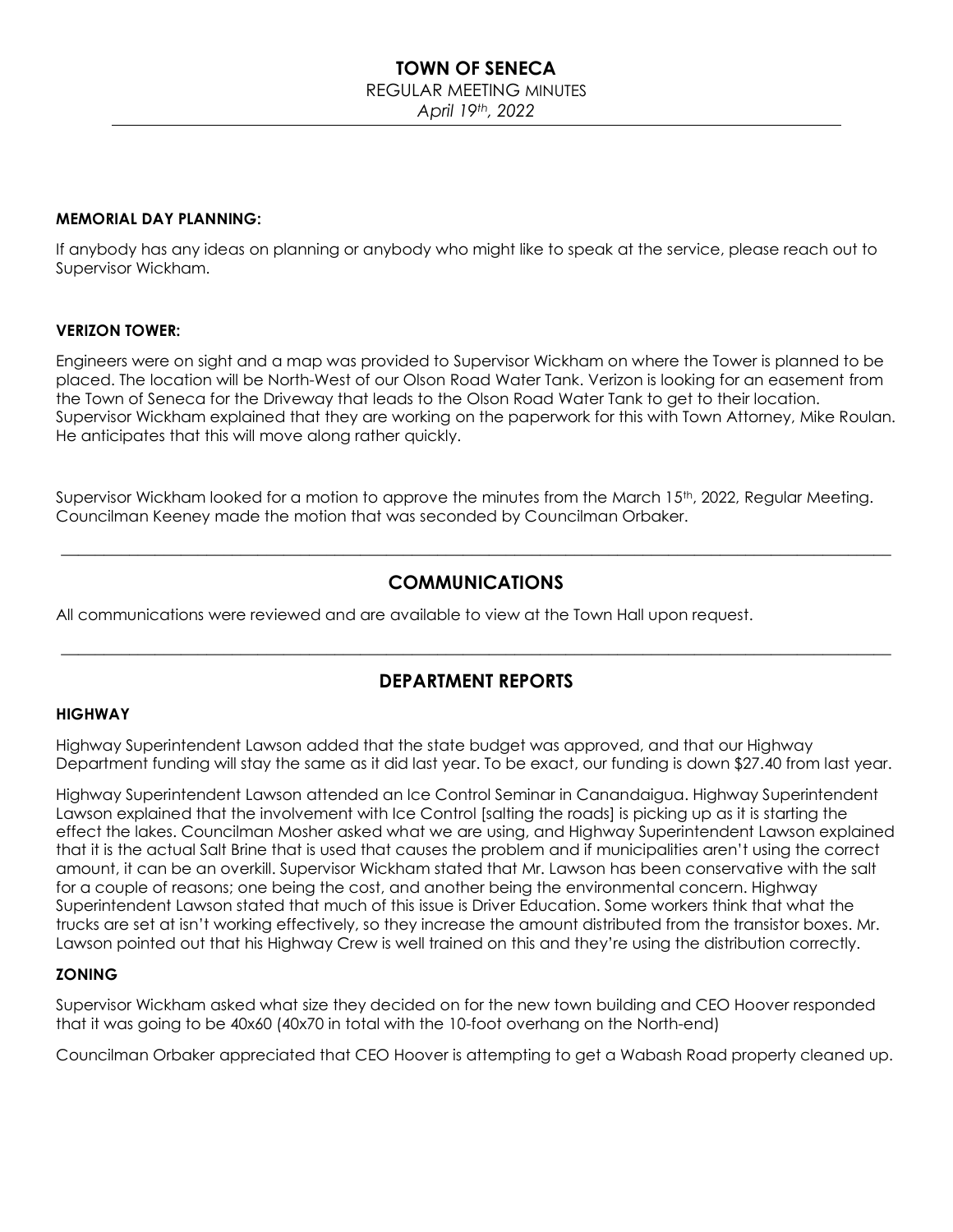### **TOWN OF SENECA** REGULAR MEETING MINUTES *April 19th, 2022*

#### **HISTORIAN**

Supervisor Wickham asked Historian Mastellar what the Pomeroy Grant Application for the Gates Substation. She explained that it is for the purchase of a roadside marker.

#### **CASELLA**

Mr. Sanders explained that the ground is very wet right now and that they are dealing with that. He said that things have been moving along good given the weather that they've had to battle with. They still have a lot of cover work to do and at the end of May they will have a big vegetation project above the temp-cap. He also said that they will be re-grading the entire top of the landfill to shed water correctly. They are shooting for a June well-drilling project. Somewhere in the ballpark of 16-25 new gas wells. A handful of those will be replacement wells. They've been working on a lot of de-watering. This will put them around 100 de-watering pumps on the hill, which includes 50% of their gas wells having de-watering in them.

He explained that they fired up their flare and throttled them back a little bit. This helped them gain 700-1000 SCFM of flow by doing that- this means less emissions and less odor. He said that they still have some work to do, and they still have some areas that have odor, although very light. They're just waiting for the right weather conditions to put equipment on the slope.

Mr. Sanders said they were finally able to get some temporary help in to get some litter picked up. He said the help is intermittent as some days he gets one person and some days he gets five people, but it's better than the latter.

Casella is preparing for spring and mowing. They plan to be doing some landscaping updates this year. They have a lot of tours planned with local schools. Mr. Sanders said they have Marcus Whitman, Penn Yan, and another that is further away- Watkins Glen. He explained that they're trying to give opportunities for young people to see what goes on there and to possibly see an open cell- or part of an open cell.

They continue to treat storm water. He explained that one of the challenges for them to treat this is the historical ways that the facility was operated, also explaining that this pre-dates Casella. He explained that whenever you place a layer of garbage and cover it, you have removed that layer of soil. If you do not remove that soil and use an abundance of soil (like the historical data shows us at the landfill), it creates seams. Rather than going through the seams, Water or Leachate will come out the sides. So, while they've de-watered one seam, they're moving to the next seam.

Councilman Mosher had a General Question for Mr. Sanders. He explained that he knows one of the ways they've been able to control the odor is by using the wells. He asked what happens after the Landfill is done and the facility is closed. What happens to the wells and who maintains them? What is the life expectancy of the pumps?

Mr. Sanders explained that once the landfill is capped and final, they wouldn't have to be as aggressive with pumping because nothing can escape once it is capped. The only place that there would have any potential odor would be if a boot on a well were to tare. He also explained that when that time comes, they would have a consultant on-site that would be looking at all of that stuff and making sure that it still stays as functional as it should.

Councilman Mosher followed up with another question, asking if the water and leachate coming out the sidesis that a result of the pumps? Mr. Sanders explained that this is not a result of the pumps, but a result of the seams.

Supervisor Wickham looked for a motion to approve the Supervisor, Town Clerk, and CEO Financial reports. The motion that was made by Councilman Mosher was seconded by Councilman Keeney. \_\_\_\_\_\_\_\_\_\_\_\_\_\_\_\_\_\_\_\_\_\_\_\_\_\_\_\_\_\_\_\_\_\_\_\_\_\_\_\_\_\_\_\_\_\_\_\_\_\_\_\_\_\_\_\_\_\_\_\_\_\_\_\_\_\_\_\_\_\_\_\_\_\_\_\_\_\_\_\_\_\_\_\_\_\_\_\_\_\_\_\_\_\_\_\_\_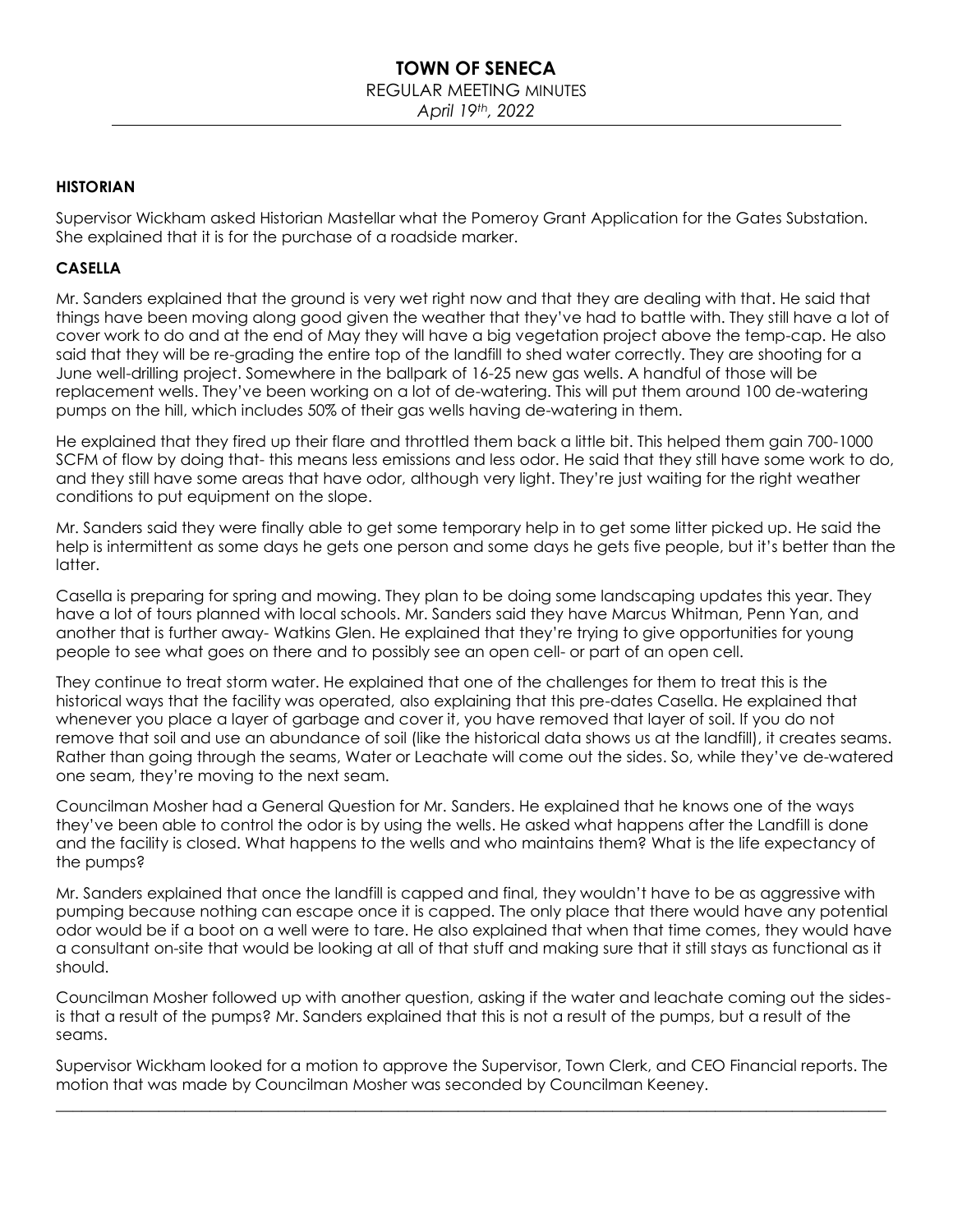#### REGULAR MEETING MINUTES

*April 19th, 2022*

### **WARRANTS**

| RES.<br><b>NUMBER</b> | <b>TITLE</b>                                             |                         |                        | <b>AYES</b>  | <b>NAYS</b> | <b>ABSENT</b> |             | <b>MOTION</b>        | <b>SECOND</b>         |
|-----------------------|----------------------------------------------------------|-------------------------|------------------------|--------------|-------------|---------------|-------------|----------------------|-----------------------|
| #54-22                | Authorization to pay the 2022 Audited<br><b>Vouchers</b> |                         |                        | 4            | $\Omega$    |               |             | Councilman<br>Mosher | Councilman<br>Orbaker |
|                       |                                                          | <b>FUND</b>             | <b>VOUCHER NUMBERS</b> |              |             | <b>AMOUNT</b> |             |                      |                       |
|                       |                                                          | General                 | 211-215, 217-251, 287  |              |             | \$33,482.37   |             |                      |                       |
|                       |                                                          | Highway                 |                        | 216, 252-278 |             |               | \$49,581.66 |                      |                       |
|                       |                                                          | Water                   | $52 - 69$              |              |             | \$109,031.80  |             |                      |                       |
|                       |                                                          | Sewer                   | 285-286                |              |             | \$178.70      |             |                      |                       |
|                       |                                                          | Water Capital System    | 70                     |              |             | \$13,489.51   |             |                      |                       |
|                       |                                                          | Hall Lighting           | 279-280                |              |             | \$505.04      |             |                      |                       |
|                       |                                                          | <b>Stanley Lighting</b> | 281-283                |              |             |               | \$828.38    |                      |                       |
|                       |                                                          | Seneca Castle Lighting  |                        | 284          |             |               | \$36.64     |                      |                       |
|                       |                                                          | Trust & Agency          | Ô                      |              |             | \$3,376.08    |             |                      |                       |

### **NEW BUSINESS**

**DISCUSSION: Highway Building Preparation-** The building that is planned to go up will be 40x60 with a 10 foot overhang. This will be due north of the Pavilion and the peak will go North to South. This will go all the way to the east of the parking lot with the doors facing the other building and will be a mirror image of the other building out there. The overhang will be facing North. Supervisor Wickham just wanted to put this on everybody's radar as they are coming up with the final drawings. Councilman Mosher asked how this looked from a cost standpoint. CEO Hoover explained that while this still needs to go out to bid, he received an estimate during the early planning stages for roughly \$87,000. This includes the concrete floor, siding to match the other building, no electric and no water (which are un-needed at this point). This includes the highway guys doing all the site-work. While CEO Hoover received this rough estimate in the early planning stages, he doesn't see an issue with the price going up as the price of materials hasn't fluctuated very much and if anything has gone down a little bit. He also explained that the biggest deal right now is getting it going so that they can order the Trusses and get going as they are on a 12–24-week delay from pretty much anybody around.

**DISCUSSION: Town Property Sale-** Supervisor Wickham explained to the board that they have a map in their folder to go over. This is vacant town property which is adjacent to the old Town Hall and current Court House. While this property is adjacent to the Town Court, this will not affect the Town Court. Supervisor Wickham explained that there is an interested Commercial Property Buyer that has been inquiring about this property. Supervisor Wickham is not at liberty to disclose or reveal who it is right now, but he has begun preliminary discussions with them about what would be required to do their business on that parcel of land. There is a map drawn of the ideal parcel and it comes out to 2.25 acres. Supervisor Wickham wanted to put this out on the radar and said that there will be more on this in months to come.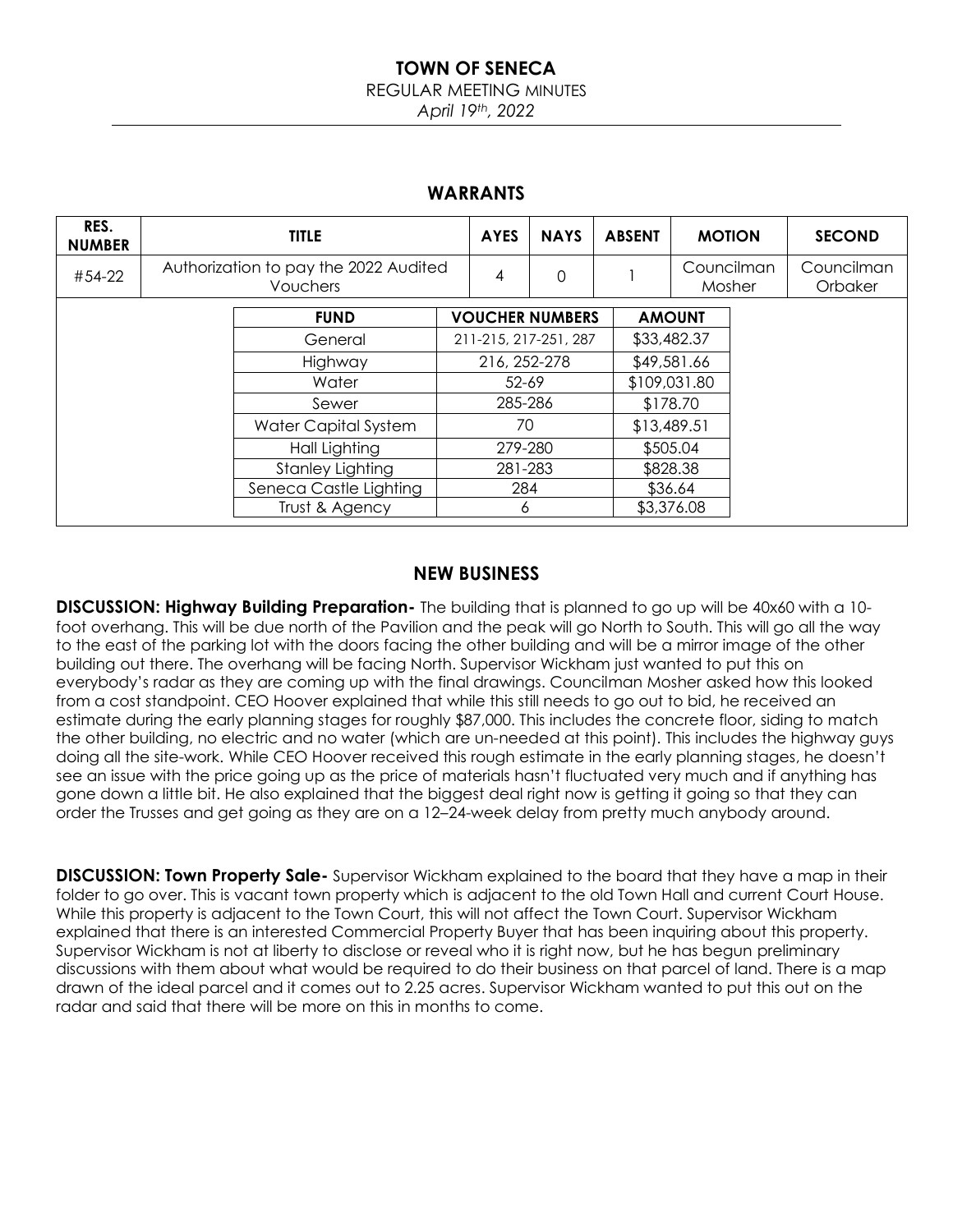### REGULAR MEETING MINUTES

*April 19th, 2022*

| RES.<br><b>NUMBER</b> | <b>TITLE</b>                                                                                                                                                                                                                                                                                                                                                                                                                                                      | <b>AYES</b>                                                                                                                                                                                                                                                                                                                                                                                                                                                                                                                                                                               | <b>NAYS</b>    | <b>ABSENT</b> | <b>MOTION</b>         | <b>SECOND</b>         |  |  |  |
|-----------------------|-------------------------------------------------------------------------------------------------------------------------------------------------------------------------------------------------------------------------------------------------------------------------------------------------------------------------------------------------------------------------------------------------------------------------------------------------------------------|-------------------------------------------------------------------------------------------------------------------------------------------------------------------------------------------------------------------------------------------------------------------------------------------------------------------------------------------------------------------------------------------------------------------------------------------------------------------------------------------------------------------------------------------------------------------------------------------|----------------|---------------|-----------------------|-----------------------|--|--|--|
| #52-22                | Opposing Any Decrease to the Farm<br>Councilman Orbaker requested that this resolution get<br>Labor Overtime Threshold (Pulled from<br>tabled as he doesn't believe that this should be a town-<br>3/15<br>issue. On a movement made by Councilman Orbaker;<br>this resolution has been <b>tabled</b> . In response to the<br>motion, Supervisor Wickham explained that any one<br>person can table a resolution for 1 month on their own<br>vote with no second. |                                                                                                                                                                                                                                                                                                                                                                                                                                                                                                                                                                                           |                |               |                       |                       |  |  |  |
|                       |                                                                                                                                                                                                                                                                                                                                                                                                                                                                   | A point made by Councilman Mosher is that when<br>something gets tabled, this doesn't necessarily mean<br>that it will get brought back up for discussion unless<br>someone requests that it get brought off the table.                                                                                                                                                                                                                                                                                                                                                                   |                |               |                       |                       |  |  |  |
| #55-22                | Accepting the Resignation of John<br>Gordner from the Board of Assessment<br>Review                                                                                                                                                                                                                                                                                                                                                                               | 4                                                                                                                                                                                                                                                                                                                                                                                                                                                                                                                                                                                         | $\overline{0}$ |               | Councilman<br>Keeney  | Councilman<br>Orbaker |  |  |  |
| #56-22                | Appointment to Board of Assessment<br>Review                                                                                                                                                                                                                                                                                                                                                                                                                      | $\overline{4}$                                                                                                                                                                                                                                                                                                                                                                                                                                                                                                                                                                            | $\mathbf 0$    |               | Councilman<br>Orbaker | Councilman<br>Mosher  |  |  |  |
| #57-22                | Authorization to Approve Excess<br>Property                                                                                                                                                                                                                                                                                                                                                                                                                       | Supervisor Wickham stated that there was an<br>amendment to this Resolution. Clerk Eagley added a<br>few items to this Resolution. Those items were: (2) Safety<br>Gas Cans, (1) Aluminum Truck Toolbox, (1) Cordless<br>Grease Gun, (1) Bobcat Grapple Bucket, and Various<br>Office Supplies (printers and electronic items that are<br>no longer of use).<br>Supervisor Wickham moved to approve the amended<br>resolution, Councilman Mosher Seconded.<br>On a 4-person vote with 1- person absent, the motion<br>was made by Councilman Mosher and Seconded by<br>Councilman Keeney. |                |               |                       |                       |  |  |  |
| #58-22                | Authorize The Purchase of Confined<br>Space Entry Kit                                                                                                                                                                                                                                                                                                                                                                                                             | 4                                                                                                                                                                                                                                                                                                                                                                                                                                                                                                                                                                                         | $\Omega$       |               | Councilman<br>Keeney  | Councilman<br>Orbaker |  |  |  |
|                       |                                                                                                                                                                                                                                                                                                                                                                                                                                                                   |                                                                                                                                                                                                                                                                                                                                                                                                                                                                                                                                                                                           |                |               |                       |                       |  |  |  |

# **PRIVILEGE OF THE FLOOR**

Privilege of the floor was offered and nobody wished to speak at this time.

# **ADJOURNMENT**

 $\_$  , and the set of the set of the set of the set of the set of the set of the set of the set of the set of the set of the set of the set of the set of the set of the set of the set of the set of the set of the set of th

With nothing left to be said Councilman Mosher made a motion that was Seconded by Councilman Orbaker to adjourn the regular monthly Town Board Meeting at 8:09 PM

Respectfully,